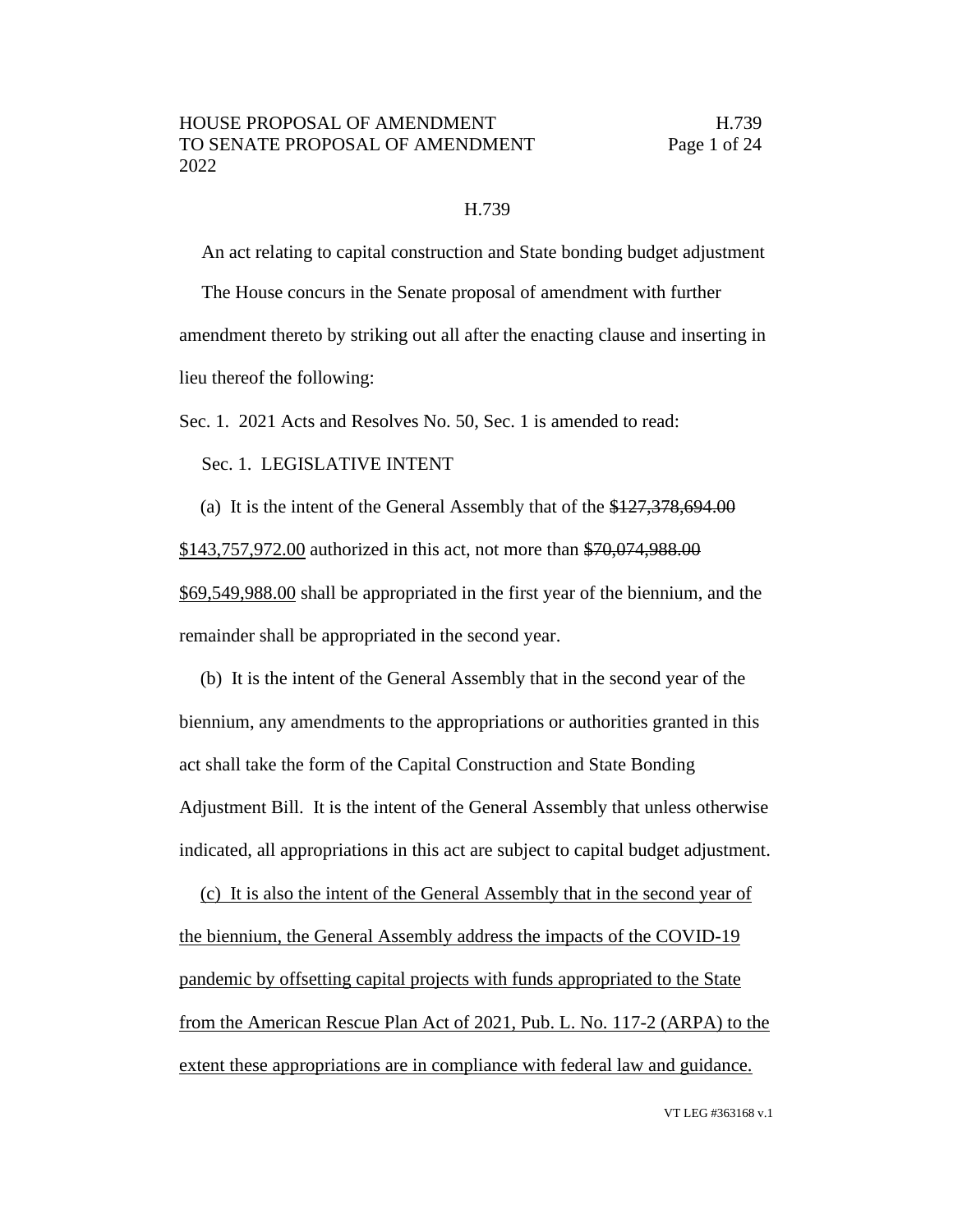Sec. 2. 2021 Acts and Resolves No. 50, Sec. 2 is amended to read:

Sec. 2. STATE BUILDINGS

\* \* \*

(c) The following sums are appropriated in FY 2023:

(1) Statewide, major maintenance: \$7,350,000.00 \$7,096,521.00

(2) Statewide, BGS engineering and architectural project costs:

\$3,747,442.00 [Repealed.]

\* \* \*

(12) Burlington, 32 Cherry Street, parking garage renovations planning,

design, and construction:  $\frac{$865,000.00}{$565,000.00}$ 

\* \* \*

(15) Montpelier, State House, HVAC renovations:

\$2,535,000.00 \$6,800,000.00

\* \* \*

(17) Statewide, three-acre parcel, stormwater planning, design and

implementation:  $$600,000.00$ 

(18) Statewide, correctional facilities, door control system replacements:

\$670,000.00

(18) Burlington, 108 Cherry Street, parking garage repairs:

\$2,000,000.00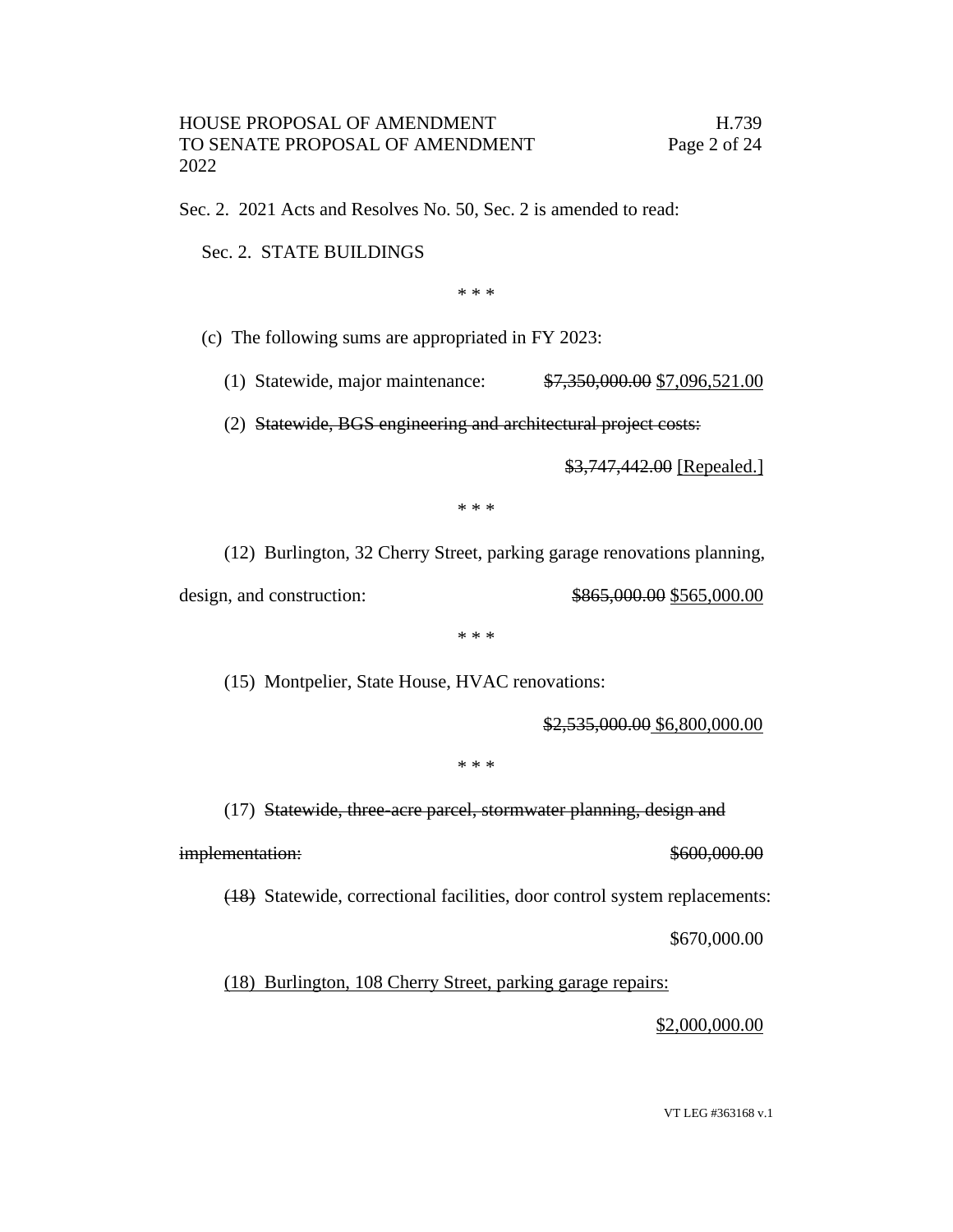(19) Springfield, Southern State Correctional Facility, door control system replacement:  $$750,000.00$ (20) Windsor, former Southeast State Correctional Facility, necessary demolition, salvage, dismantling, and improvements to facilitate future use of the facility:  $$400,000.00$ 

(21) 133 State Street, renovations for the Office of Legislative Information Technology and shared common spaces: \$1,400,000.00 (d)(1) On or before January 15, 2023, the Commissioner of Buildings and General Services shall submit to the House Committee on Corrections and Institutions and the Senate Committee on Institutions heat source options for a system to dehumidify the State House in the summer months that are

consistent with the State Agency Energy Plan set forth in 3 V.S.A. § 2291.

(2) For the amount appropriated in subdivision  $(c)(15)$  of this section, no funds shall be expended on the heat source for a system to dehumidify the State House in the summer months until the General Assembly approves one of the options, as described in subdivision (1) of this subsection (d).

Appropriation – FY 2022 \$19,316,774.00 Appropriation – FY 2023 \$24,800,442.00 \$28,714,521.00 Total Appropriation – Section 2 \$44,117,216.00 \$48,031,295.00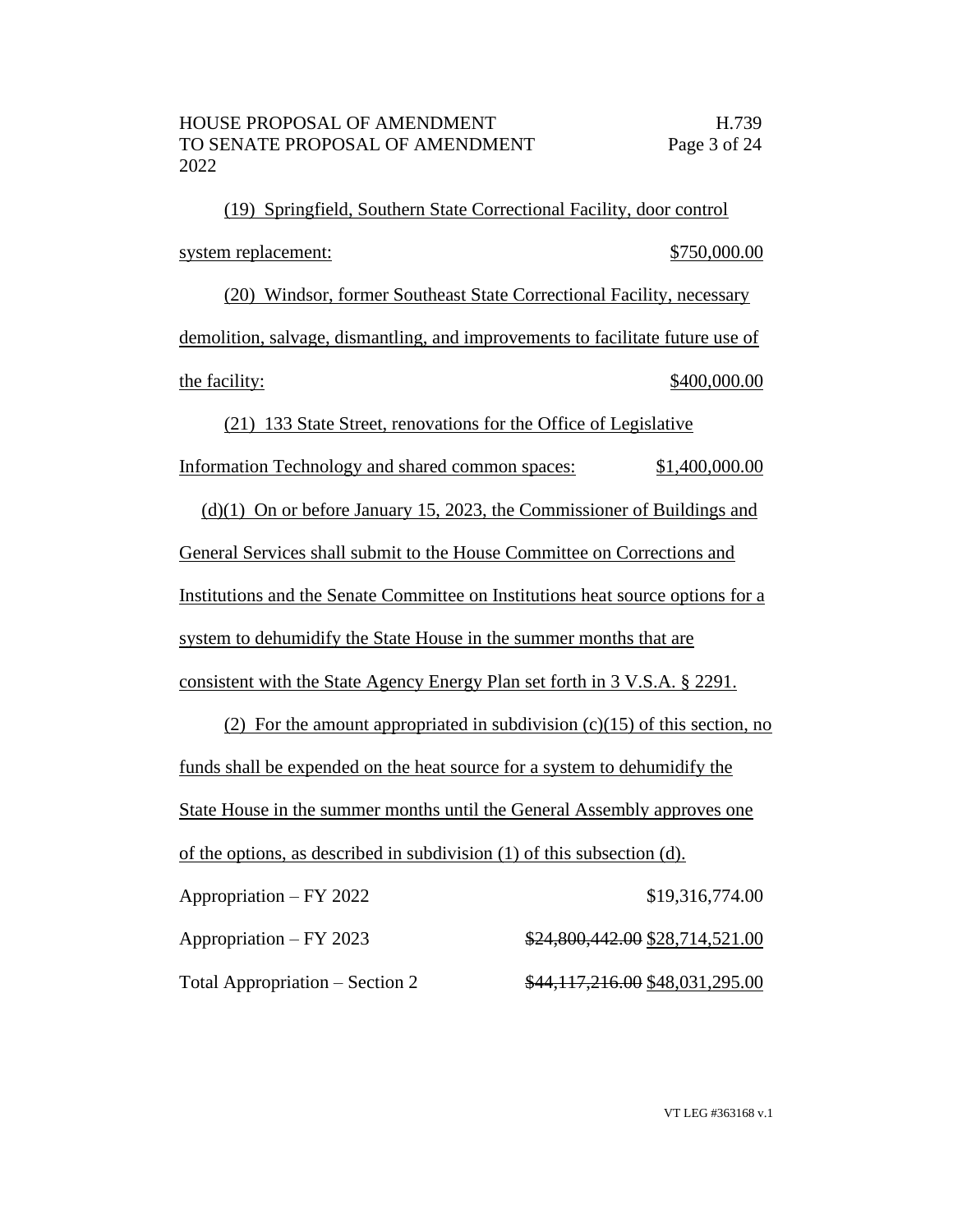Sec. 3. 2021 Acts and Resolves No. 50, Sec. 3 is amended to read:

Sec. 3. HUMAN SERVICES

\* \* \*

(b) The following sums are appropriated in FY 2023 to the Department of

Buildings and General Services for the Agency of Human Services for the

following projects described in this subsection:

(1) Women's correctional facilities, replacement: \$1,000,000.00

(2) Statewide, correctional facility, life safety and security needs and enhancements:  $$200,000.00$ 

(3) Secure Residential Recovery Facility, design and construction:

\$3,200,000.00

(4) Statewide, correctional facilities, accessibility improvements,

Americans with Disabilities Act (ADA) compliance: \$1,200,000.00 (5) Statewide, correctional facilities, HVAC, programming, schematic design, and design documents:  $$500,000.00$ \* \* \*

Appropriation – FY 2022 \$12,350,000.00

Appropriation – FY 2023 \$1,200,000.00 \$6,100,000.00

Total Appropriation – Section 3  $$13,550,000.00 \$18,450,000.00$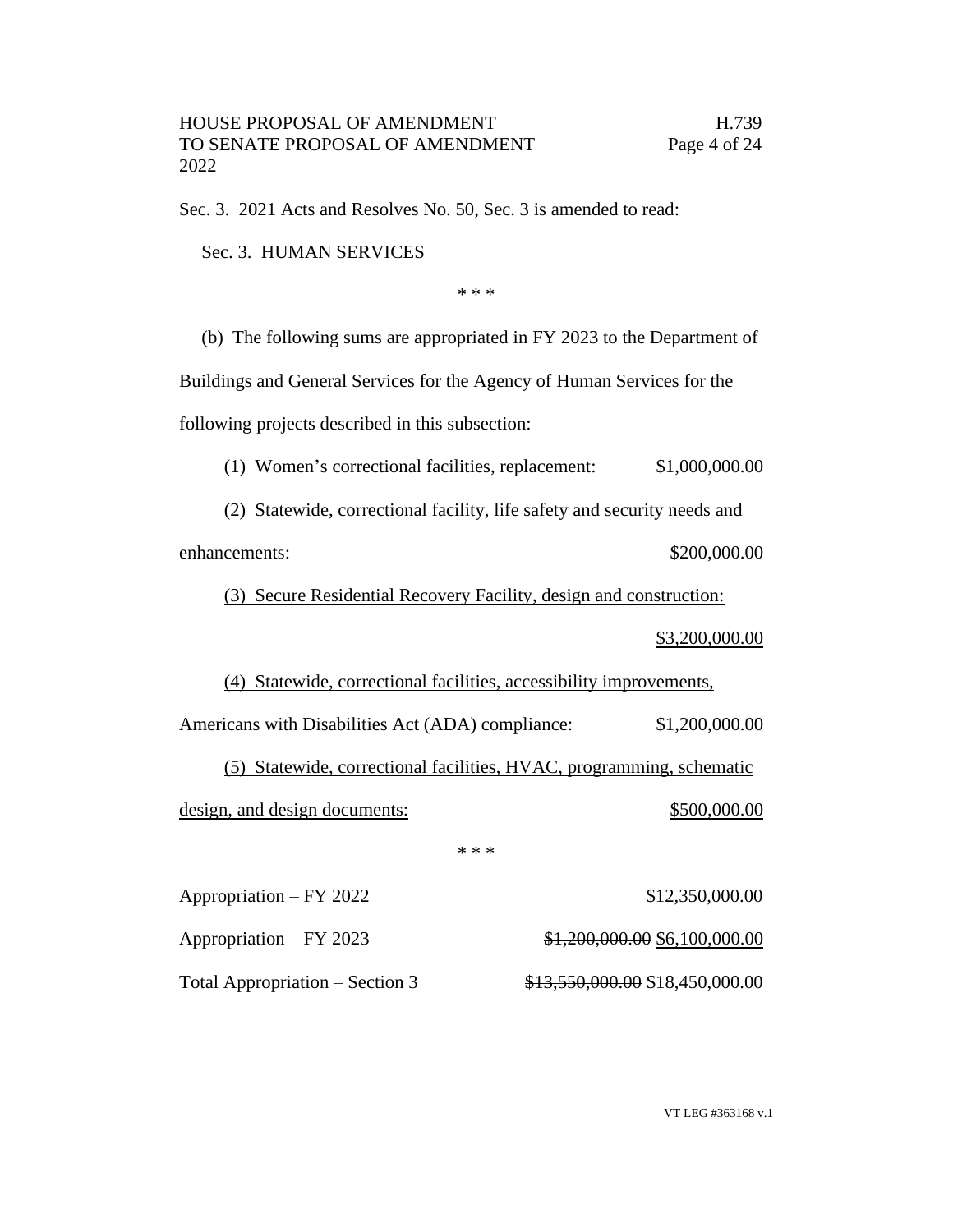Sec. 4. 2021 Acts and Resolves No. 50, Sec. 4 is amended to read:

Sec. 4. COMMERCE AND COMMUNITY DEVELOPMENT

\* \* \*

(b) The following sums are appropriated in FY 2023 to the Agency of

Commerce and Community Development for the following projects described in this subsection:

(1) Major maintenance at statewide historic

sites: \$350,000.00 \$683,000.00

\* \* \*

(d) The Division of Historic Preservation shall conduct a facilities condition assessment on all the buildings and structures of the State Historic Sites within the next five years, with a cyclical update plan. Those buildings and structures open to the public shall be prioritized for investigation.

(e) It is the intent of the General Assembly to encourage the Lake Champlain Maritime Museum to, in addition to the development of a decommissioning plan, explore all options for the ongoing use of the Schooner Lois McClure. Appropriation – FY 2022 \$473,000.00 Appropriation – FY 2023 \$733,000.00

Total Appropriation – Section 4  $$1,206,000.00$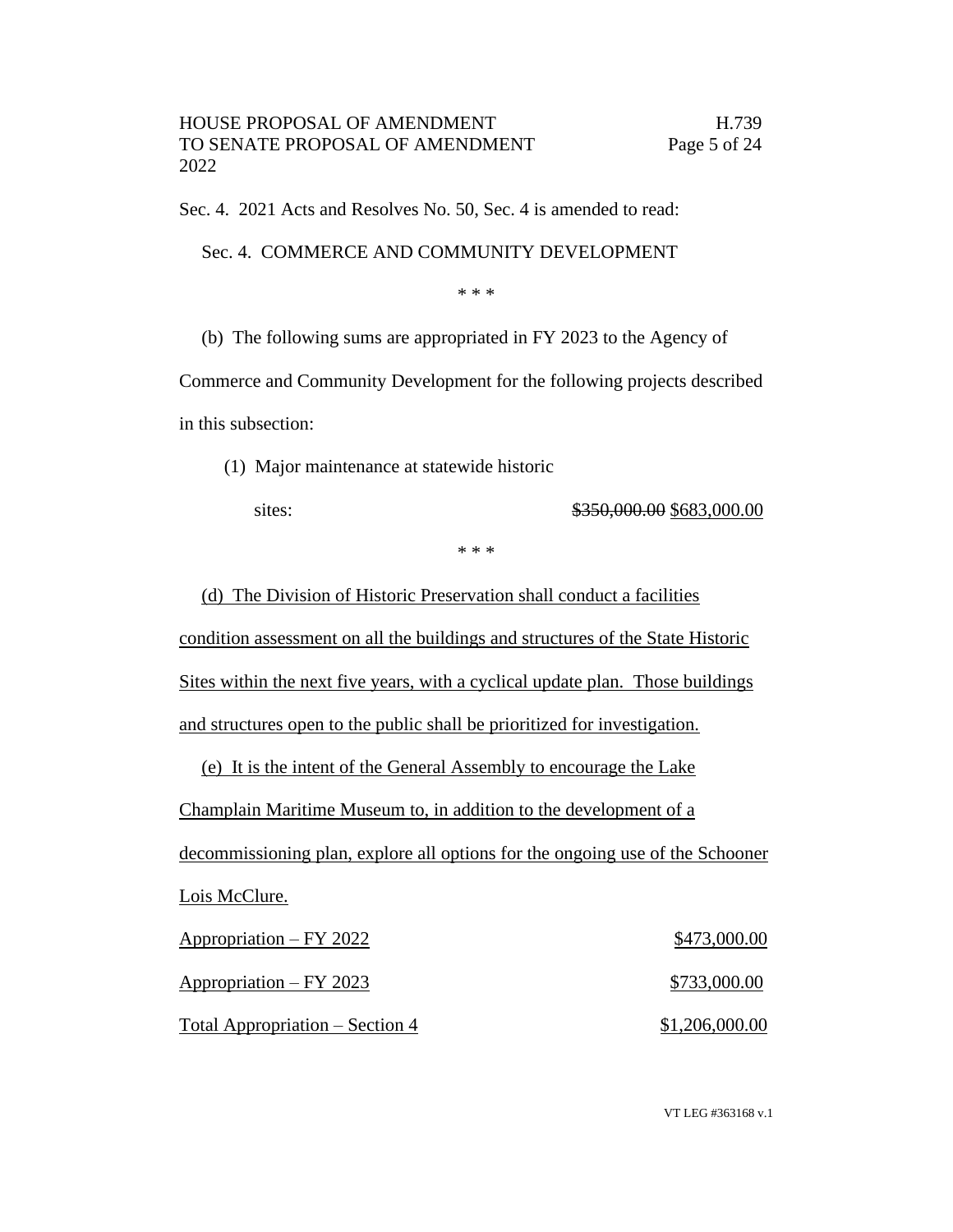Sec. 5. 2021 Acts and Resolves No. 50, Sec. 8 is amended to read:

Sec. 8. VERMONT STATE COLLEGES

\* \* \*

(b) The following sums are appropriated in FY 2023 to the Vermont State

Colleges for the projects described in this subsection:

(1) construction, renovation, and major maintenance at any facility

owned or operated in the State by the Vermont State Colleges:

\$2,000,000.00

(2) infrastructure transformation planning and space modification:

\$100,000.00 \$900,000.00

(3) nursing programs, renovation of simulation laboratories:

# \$800,000.00

(c) For the amount appropriated in subdivision (b)(3) of this section, on or before January 15, 2023, the Chancellor of the Vermont State Colleges shall submit a report to the House Committees on Corrections and Institutions, on Commerce and Economic Development, and on Health Care and to the Senate Committees on Economic Development, Housing and General Affairs, on Health and Welfare, and on Institutions, providing an accounting of all expenditures, any encumbered funds, and whether any unexpended funds remain.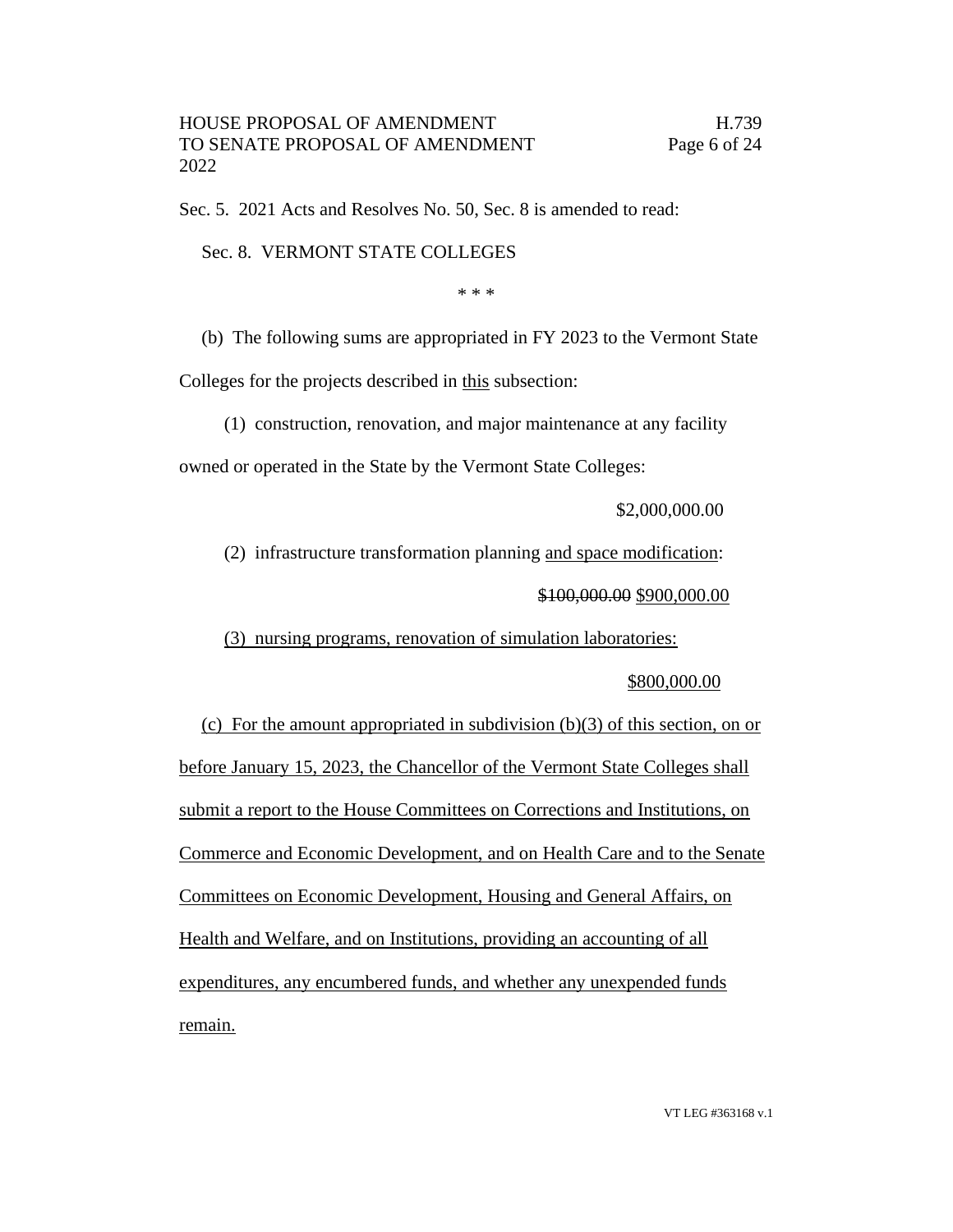| Appropriation – FY 2022         | \$2,000,000.00                |
|---------------------------------|-------------------------------|
| Appropriation – FY 2023         | \$2,100,000.00 \$3,700,000.00 |
| Total Appropriation – Section 8 | \$4,100,000.00 \$5,700,000.00 |

Sec. 6. 2021 Acts and Resolves No. 50, Sec. 8a is added to read:

Sec. 8a. NORWICH UNIVERSITY

(a) The sum of \$200,000.00 is appropriated to Norwich University for the construction of simulation laboratories for the University's Nursing School.

(b) For the amount appropriated in subsection (a) of this section, on or

before January 15, 2023, the President of Norwich University shall submit a

report to the House Committees on Corrections and Institutions, on Commerce

and Economic Development, and on Health Care and to the Senate

Committees on Economic Development, Housing and General Affairs, on

Health and Welfare, and on Institutions, providing an accounting of all

expenditures, any encumbered funds, and whether any unexpended funds remain.

| Appropriation – FY 2023          | \$200,000.00 |
|----------------------------------|--------------|
| Total Appropriation – Section 8a | \$200,000.00 |

Sec. 7. 2021 Acts and Resolves No. 50, Sec. 9 is amended to read:

Sec. 9. NATURAL RESOURCES

\* \* \*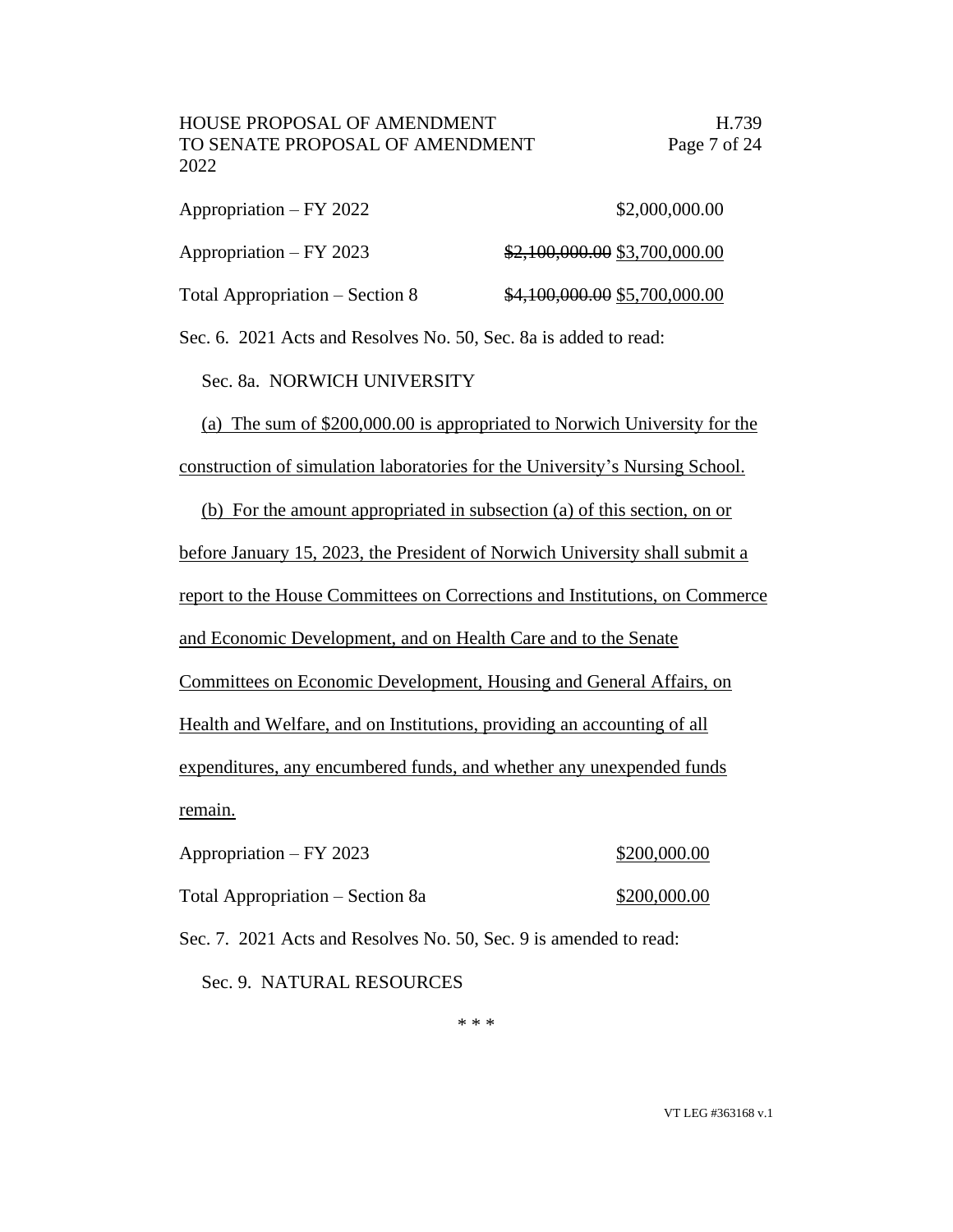(e) The following sums are appropriated in FY 2023 to the Agency of Natural Resources for the Department of Environmental Conservation for the projects described in this subsection:

\* \* \*

(2) Dam safety and hydrology projects High and Significant Hazard

Dam, dam safety improvements:  $\frac{$805,000.00}{$3,115,000.00}$ 

\* \* \*

(4) Little Hosmer Dam, rehabilitation: \$190,000.00 (5) Infrastructure Investment and Jobs Act, Drinking and Clean Water State Revolving Fund, State match:  $$2,833,980.00$ 

(f) The following sums are appropriated in FY 2023 to the Agency of Natural Resources for the Department of Forests, Parks and Recreation for the following projects:

(1) Infrastructure rehabilitation, including statewide small-scale rehabilitation, wastewater repairs, preventive improvements and upgrades of restrooms and bathhouses, and statewide small-scale road rehabilitation projects: \$4,476,553.00 \$4,251,553.00

(2) Rustic Cabin Construction Program: \$500,000.00 \$700,000.00

(g) The following amounts are appropriated in FY 2023 to the Agency of Natural Resources for the Department of Fish and Wildlife for the projects described in this subsection: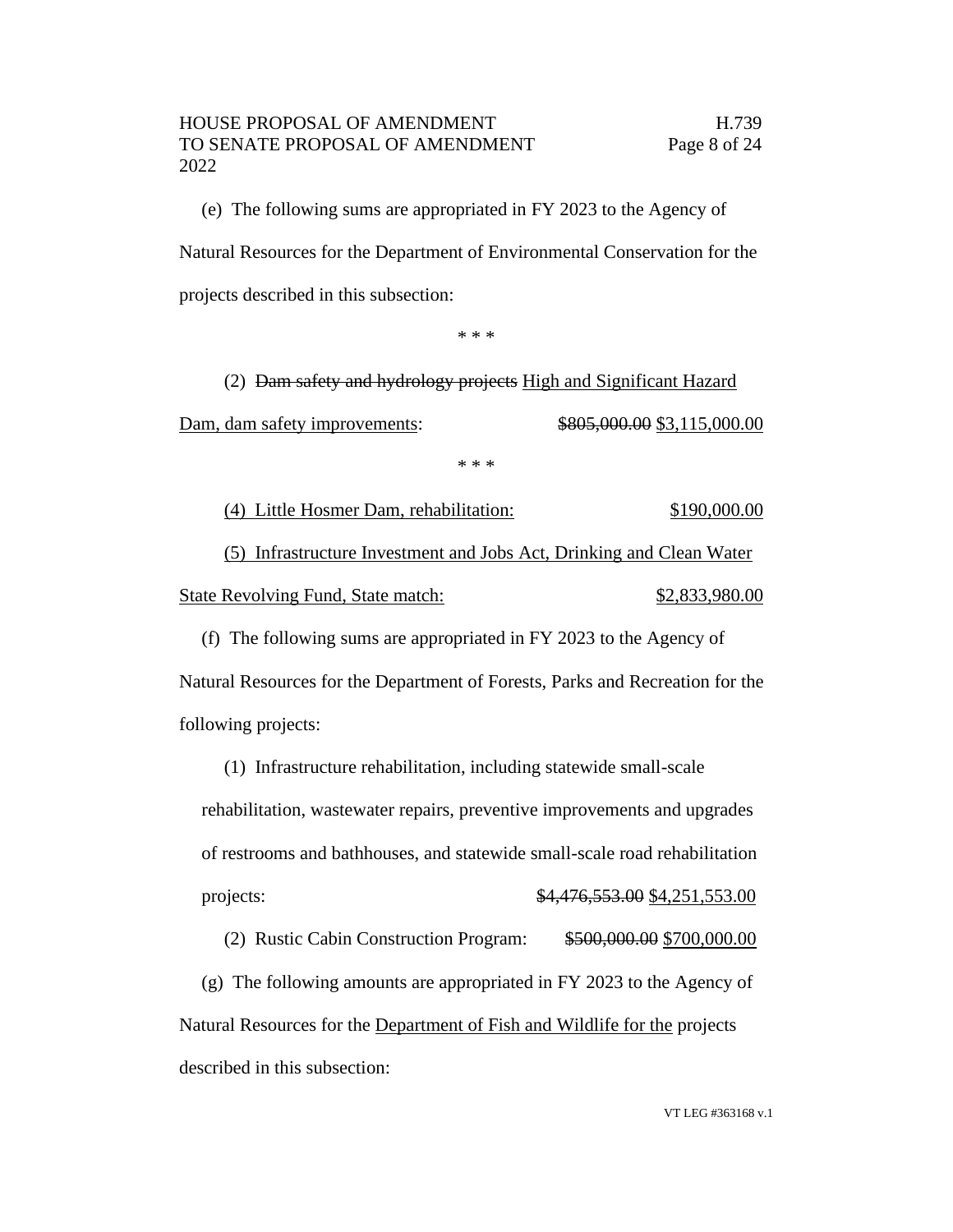(1) General infrastructure projects, including small-scale maintenance and rehabilitation of infrastructure:  $$1,083,500.00$ 

(2) Lake Champlain Walleye Association, Inc., to upgrade and repair the

Walleye rearing, restoration, and stocking infrastructure: \$25,000.00

(3) Lake Champlain Walleye Association, Inc., purchase of self-cleaning tanks: \$25,000.00

(h) The following shall apply to the amounts appropriated in this section:

(1) For the amounts appropriated in subdivision (e)(5) of this section, the funds shall not be released until the federal grant has been received by the State.

(2) For the amount appropriated in subdivision  $(f)(2)$  of this section, the Department of Forests, Parks and Recreation is authorized to use not more than \$200,000.00 to work with career technical education centers for assistance with the Rustic Cabin Construction Program.

Appropriation – FY 2022 \$11,455,214.00 Appropriation – FY 2023  $\qquad\qquad\qquad\qquad$  \$9,853,264.00 \$15,187,244.00 Total Appropriation – Section 9  $\frac{$21,308,478.00}{$24,308,478.00}$ 

Sec. 8. 2021 Acts and Resolves No. 50, Sec. 10 is amended to read:

Sec. 10. CLEAN WATER INITIATIVES

\* \* \*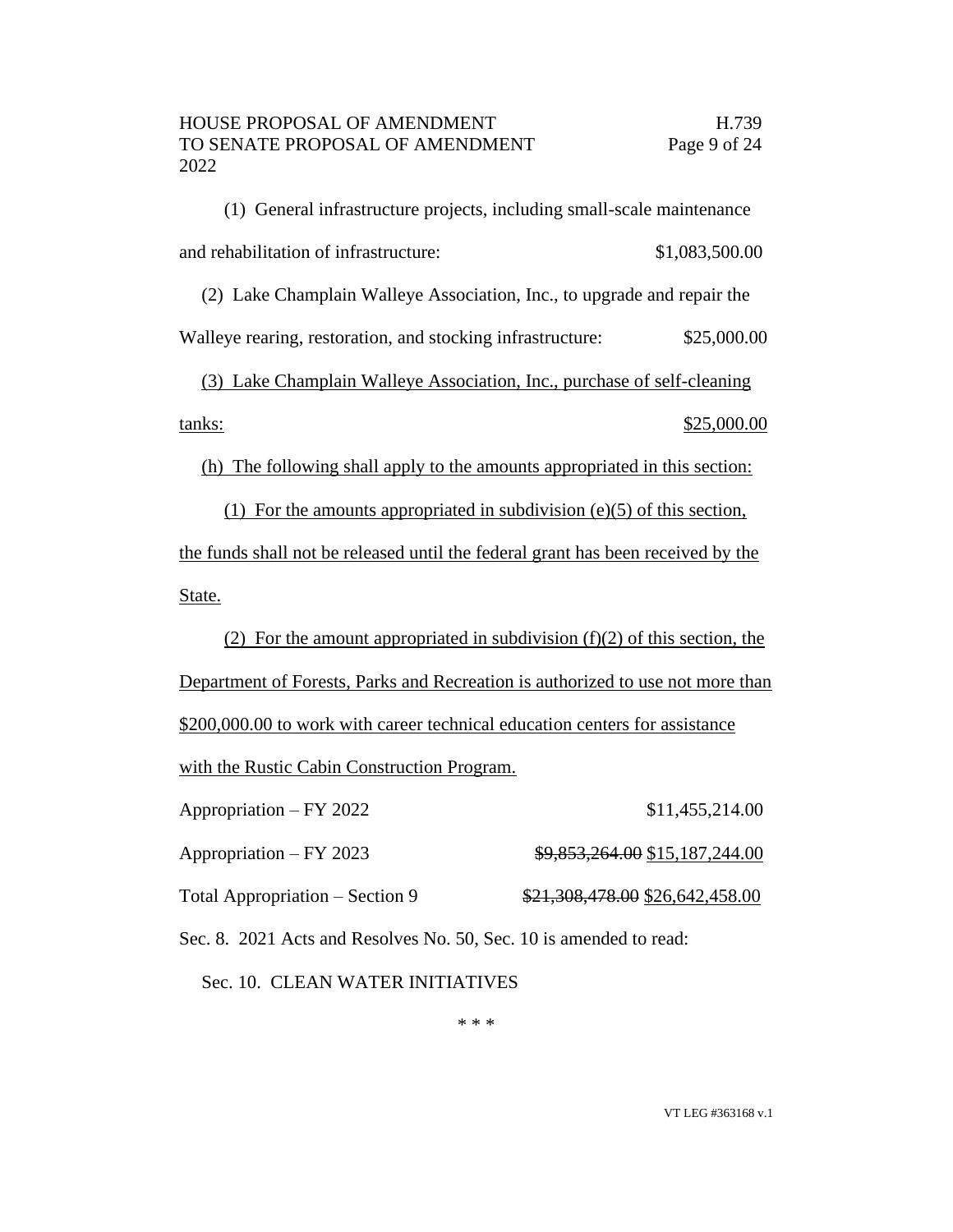(c) The sum of \$500,000.00 is appropriated in FY 2022 to the Agency of Natural Resources for forestry access roads, recreation access roads, and water quality improvements. [Repealed.]

\* \* \*

(e) The sum of \$11,000,000.00 is appropriated in FY 2023 to the Agency of Natural Resources for the Department of Environmental Conservation for clean water implementation projects The amount of \$200,000.00 is appropriated in FY 2023 to the Agency of Agriculture, Food and Markets for water quality grants and contracts.

\* \* \*

(i) The following amounts are appropriated in FY 2023 to the Agency of Natural Resources for the Department of Environmental Conservation for the projects described in this subsection:

(1) Water Pollution Control Fund, Clean Water State/EPA Revolving Loan Fund (CWSRF) match: \$1,548,219.00

(2) Municipal Pollution Control Grants, pollution control projects and planning advances for feasibility studies: \$2,715,000.00

 $(j)(1)$  The following amounts are appropriated in FY 2023 to the Vermont

Housing and Conservation Board for the projects described in this subsection:

| (A) Agricultural water quality projects: |  | \$200,000.00 |
|------------------------------------------|--|--------------|
|                                          |  |              |

(B) Land conservation and water quality projects: \$2,000,000.00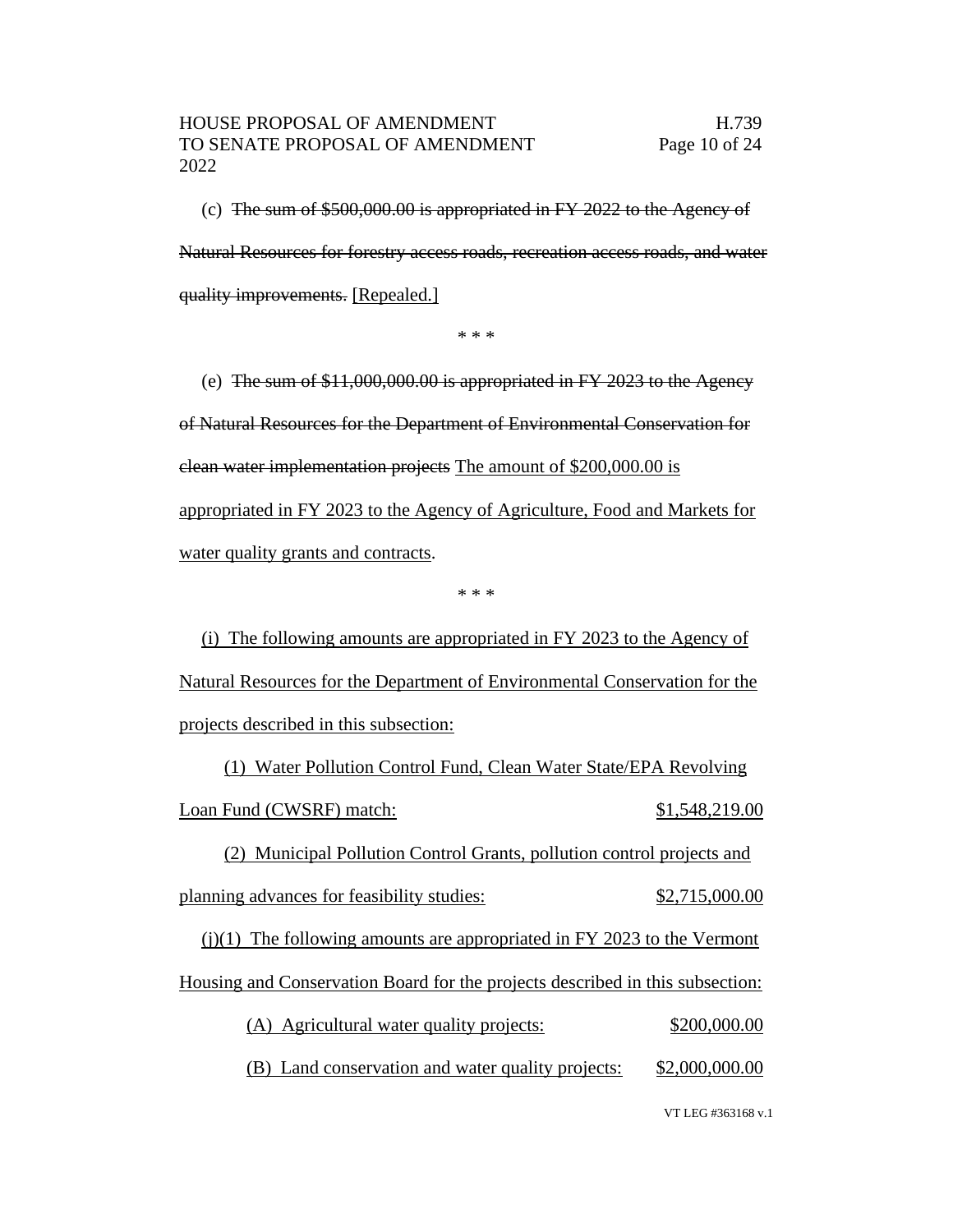(2) A grant issued under subdivision  $(1)(A)$  of this subsection:

(A) shall not be considered a State grant under 6 V.S.A. chapter 215, subchapter 3 for purposes of calculating the maximum amount of a State water quality assistance award under 6 V.S.A. § 4824 or 4826; and

(B) may be used to satisfy a grant recipient's cost share requirements.

| Appropriation – FY 2022          | \$11,000,000.00 \$10,500,000.00  |
|----------------------------------|----------------------------------|
| Appropriation – FY 2023          | \$11,000,000.00 \$6,663,219.00   |
| Total Appropriation – Section 10 | $$22,000,000.00$ \$17,163,219.00 |

Sec. 9. 2021 Acts and Resolves No. 50, Sec. 11 is amended to read:

Sec. 11. MILITARY

(a) The sum of \$900,000.00 is appropriated in FY 2022 to the Department of Military for maintenance, renovations, and ADA compliance at State armories.

(b) The sum of \$900,000.00 are \$1,100,000.00 is appropriated in FY 2023 to the Department of Military for the projects described in subsection (a) of this section.

| Appropriation – FY 2022          | \$900,000.00                  |
|----------------------------------|-------------------------------|
| Appropriation – FY 2023          | \$900,000.00 \$1,100,000.00   |
| Total Appropriation – Section 11 | \$1,800,000.00 \$2,000,000.00 |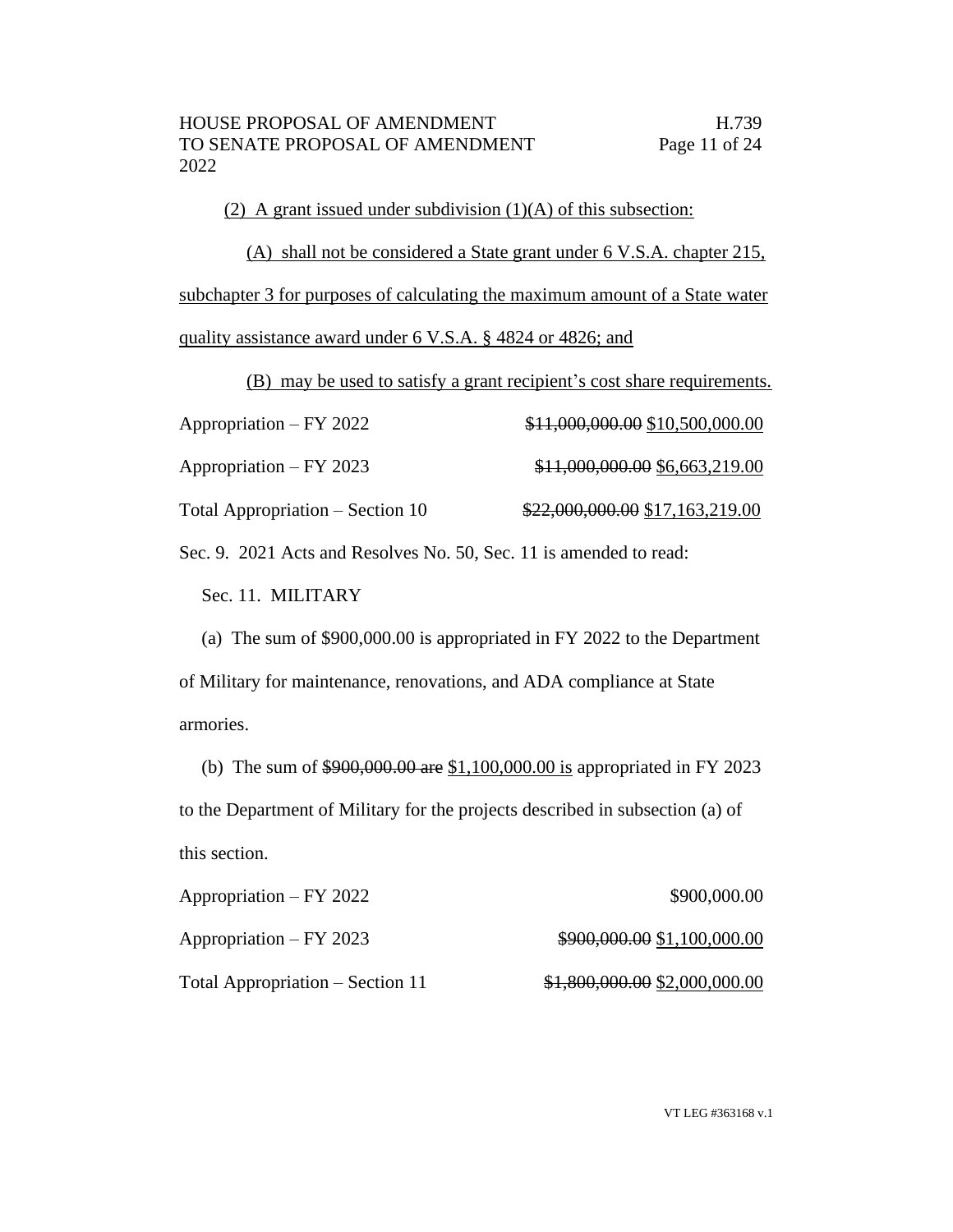Sec. 10. 2021 Acts and Resolves No. 50, Sec. 12 is amended to read:

Sec. 12. PUBLIC SAFETY

\* \* \*

(b) The sum of \$50,000.00 is appropriated in FY 2023 to the Department of

Public Safety for a feasibility study for the Vermont Police Academy in

Pittsford. The following amounts are appropriated in FY 2023 to the

Department of Public Safety for the projects described in this subsection:

(1) Pittsford, Vermont Policy Academy, feasibility study: \$50,000.00 (2) Williston Public Safety Field Station, construction: \$3,500,000.00 Appropriation – FY 2022 \$6,120,000.00 Appropriation – FY 2023 \$50,000.00 \$3,550,000.00 Total Appropriation – Section 12  $\frac{$6,170,000.00}{$9,670,000.00}$ 

Sec. 11. 2021 Acts and Resolves No. 50, Sec. 13 is amended to read:

Sec. 13. AGRICULTURE, FOOD AND MARKETS

#### \* \* \*

(b) The sum of  $$350,000.00 \ $1,400,000.00$  is appropriated in FY 2023 to the Department of Buildings and General Services for the Agency of Agriculture, Food and Markets for the project described in subsection (a) of this section major maintenance, renovation, and modernization planning and design at the Vermont Building at the Eastern States Exhibition.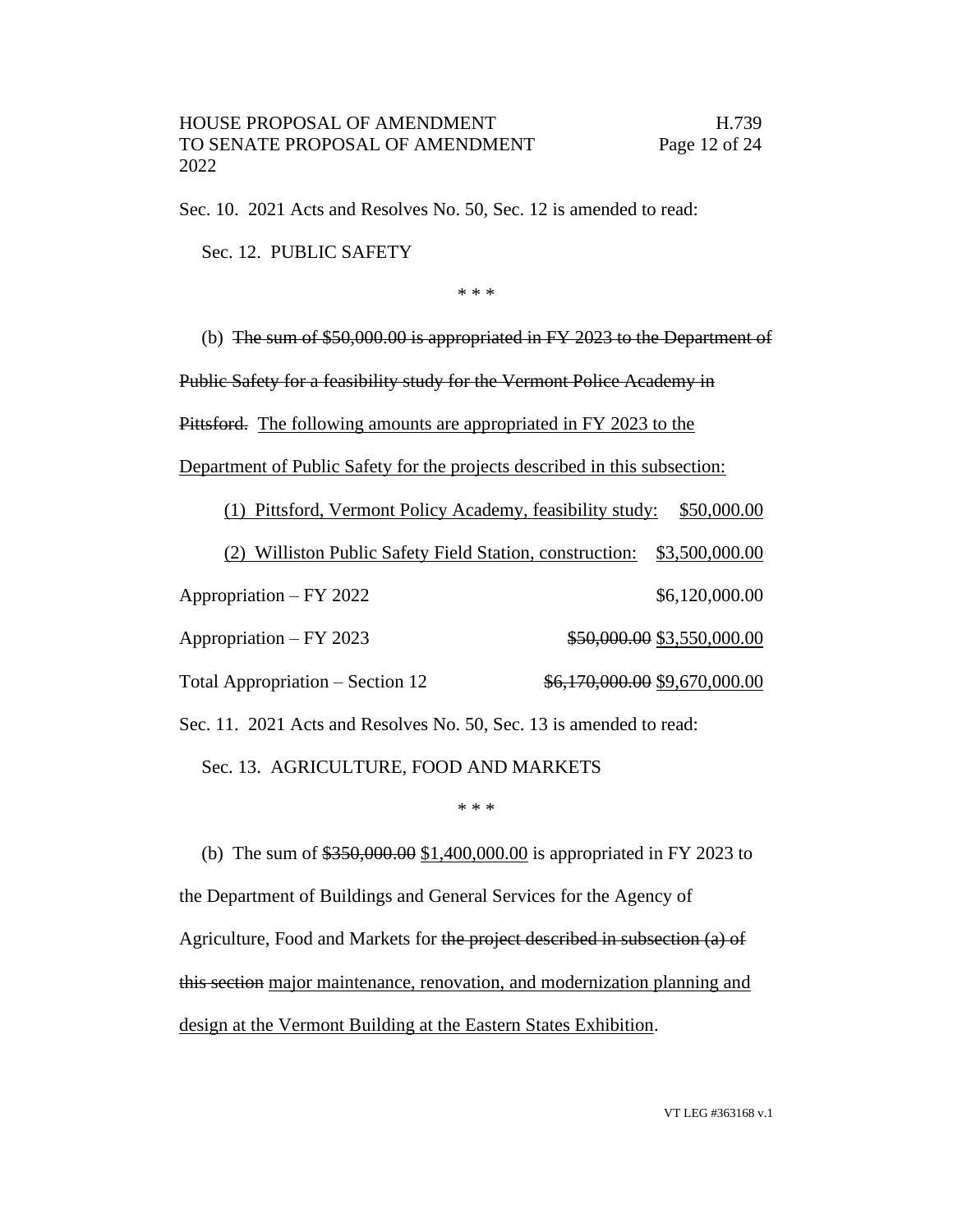| HOUSE PROPOSAL OF AMENDMENT     | H.739         |
|---------------------------------|---------------|
| TO SENATE PROPOSAL OF AMENDMENT | Page 13 of 24 |
| 2022                            |               |

| Appropriation – FY 2022 | \$260,000.00                |
|-------------------------|-----------------------------|
| $Approxation - FY 2023$ | \$350,000.00 \$1,400,000.00 |

Total Appropriation – Section 13  $\frac{$610,000.00}{$1,660,000.00}$ 

Sec. 12. 2021 Acts and Resolves No. 50, Sec. 17a is added to read:

Sec. 17a. SERGEANT AT ARMS

The amount of \$185,000.00 is appropriated in FY 2023 to the Sergeant at

Arms for upgrades to 2 Governor Aiken Avenue.

Total Appropriation – Section 17a \$185,000.00

Sec. 13. 2021 Acts and Resolves No. 50, Sec. 17b is added to read:

Sec. 17b. FY 2022 AND FY 2023; AMERICAN RESCUE PLAN ACT;

 STATE AND LOCAL FISCAL RECOVERY FUND; CAPITAL PROJECTS; AUTHORIZATIONS

(a) Findings. The General Assembly finds:

(1) In 2021 Acts and Resolves No. 74, Sec. G.700(c), the General Assembly authorized the Commissioner of Finance and Management to use not more than \$15,000,000.00 in American Rescue Plan Act (ARPA) funds to offset capital funds appropriated to projects supporting water and sewer infrastructure in fiscal year 2022 to the extent feasible under federal law and guidance.

(2) The Governor's fiscal year 2022–2023 capital budget adjustment report included recommendations for water and sewer infrastructure projects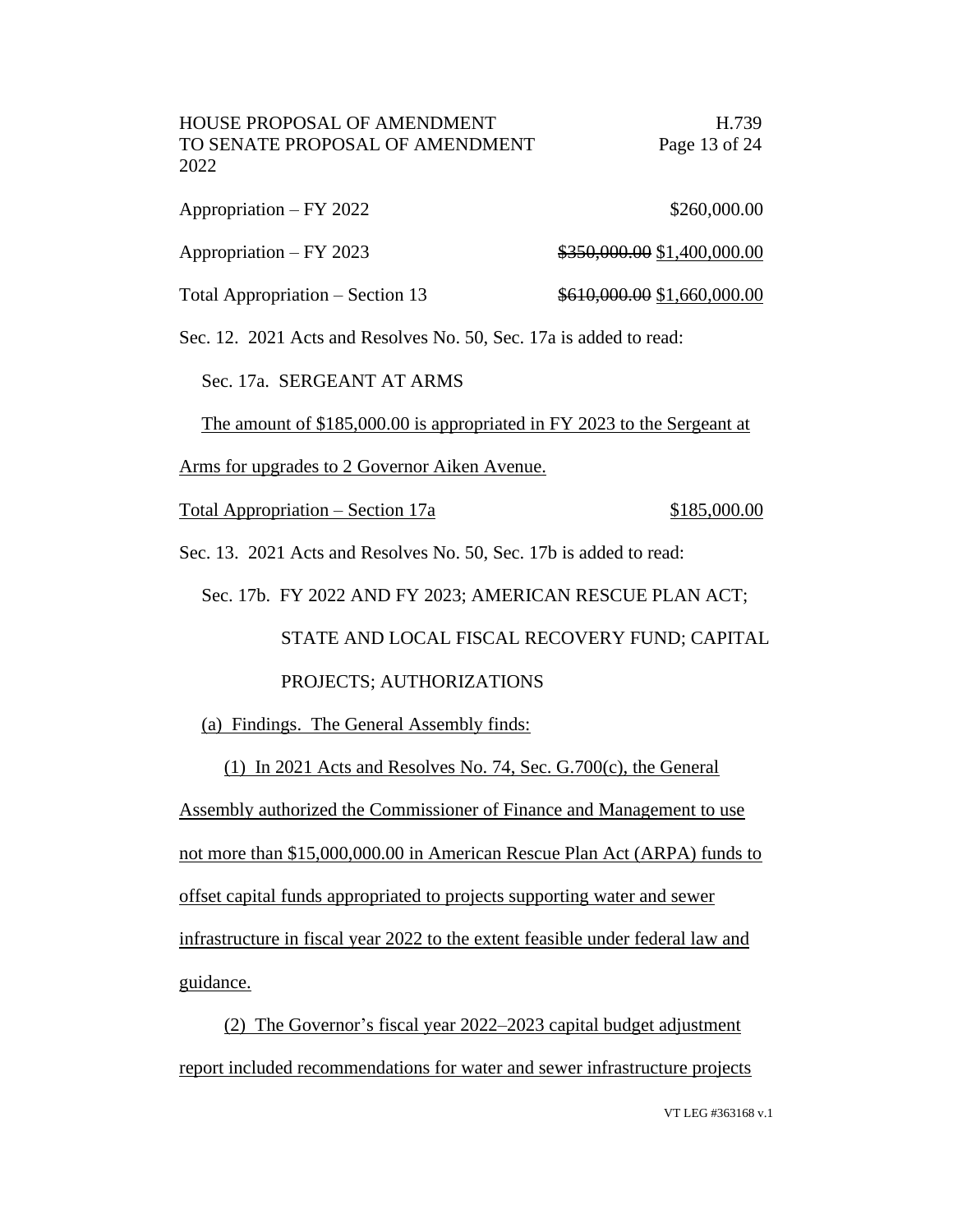historically funded in the State's capital construction act that could be funded in fiscal years 2022 and 2023 with ARPA funds.

(3) The General Assembly finds that in addition to the capital projects identified by the Governor's fiscal year 2022–2023 capital budget adjustment report, there are other capital projects that can be funded in fiscal year 2023 with ARPA funds.

(b) Intent. It is the intent of the General Assembly to authorize certain projects that are eligible for ARPA funds in this act but appropriate the funds for these projects in the FY 2023 Annual Appropriations Act.

(c) Authorizations. In fiscal years 2022 and 2023, the following capital projects are authorized to be undertaken with funds appropriated in the FY 2023 Annual Appropriations Act:

(1) In FY 2022 and FY 2023, the Department of Forests, Parks and Recreation is authorized to upgrade forestry access roads, recreation access roads, and make water quality improvements to these roads.

(2) In FY 2023, in addition to the amounts appropriated in Sec. 10(e) of this act, the Agency of Agriculture, Food and Markets is authorized to issue water quality grants and contracts.

(3) In FY 2023, in addition to the amounts appropriated in Sec.  $10(i)(2)$ of this act, the Department of Environmental Conservation is authorized to issue municipal pollution control grants.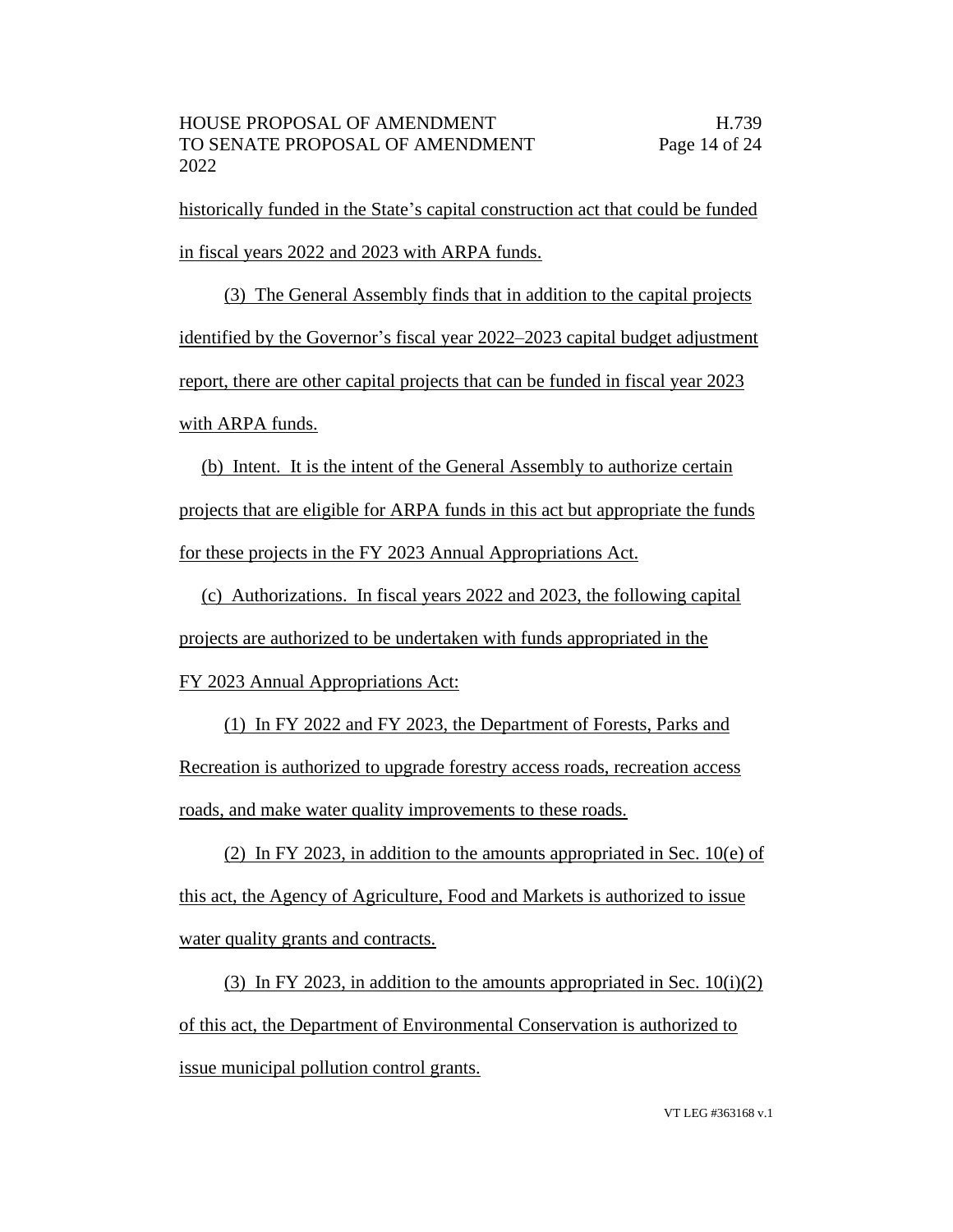(4) In FY 2023, the Department of Forests, Parks and Recreation is authorized to make wastewater repairs and water and sewer infrastructure improvements and upgrades to restrooms and bathhouses at State parks.

(5) In FY 2023, in addition to the amount appropriated in Sec.

 $10(i)(1)(A)$  of this act, the Vermont Housing and Conservation Board is authorized to issue grants for water quality improvement projects.

(6) In FY 2023, the Vermont Historical Society is authorized to make upgrades and repairs to the HVAC system at the Vermont History Center in Barre.

(7) The Department of Buildings and General Services is authorized to begin design and construction for the expansion of the State House in Montpelier.

(8) The Judiciary is authorized to make HVAC improvements to county courthouses.

Sec. 14. 2021 Acts and Resolves No. 50, Sec. 18 is amended to read:

Sec. 18. REALLOCATION OF FUNDS; TRANSFER OF FUNDS

(a) The following sums are reallocated to the Department of Buildings and General Services from prior capital appropriations to defray expenditures authorized in Sec. 2 of this act:

\* \* \*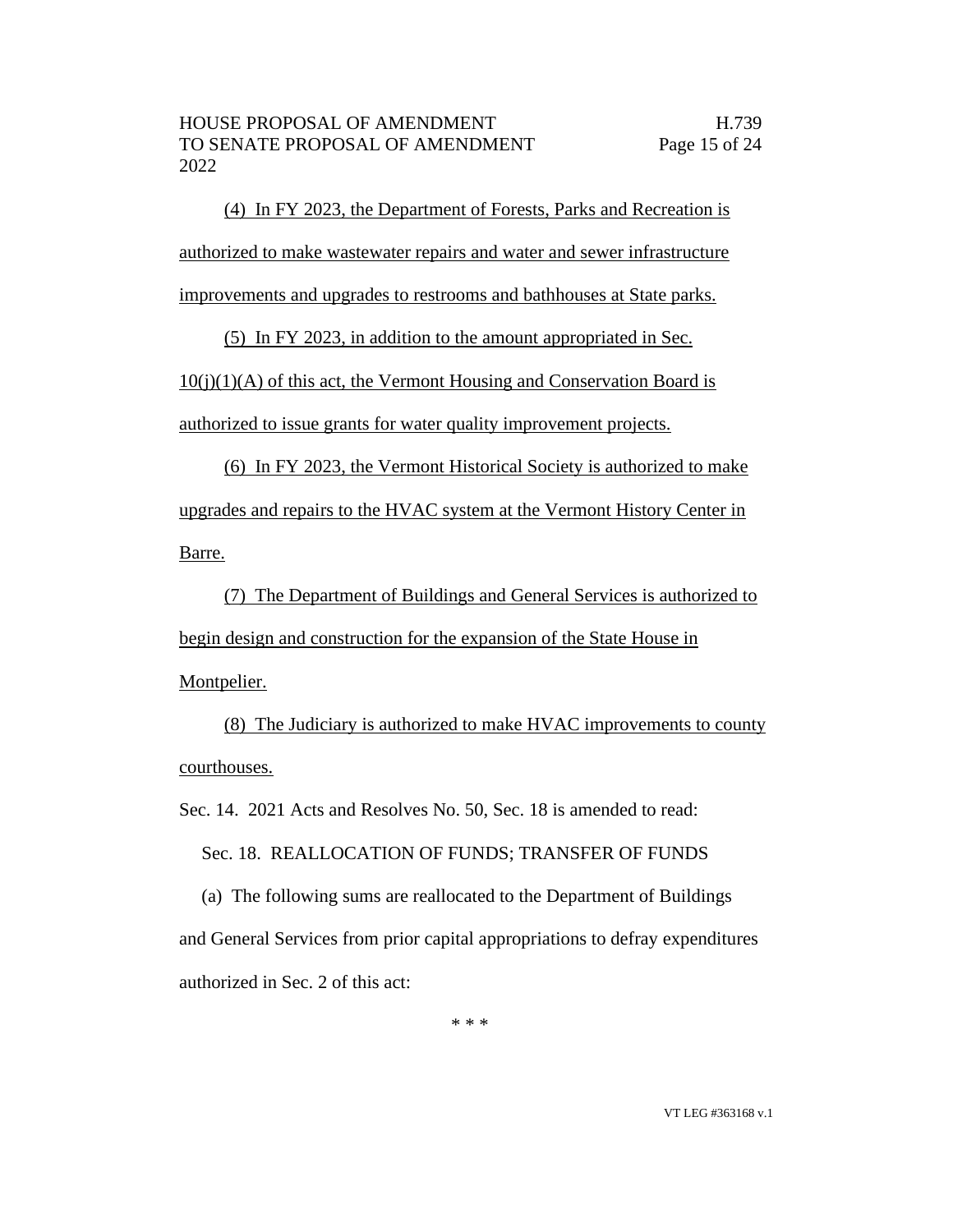(4) of the amount appropriated in 2015 Acts and Resolves No. 26, Sec. 2(b)(5) (major maintenance): \$35,475.94

(5) of the amount appropriated in 2015 Acts and Resolves No. 26,

Sec. 2(c)(11) (Southern State Correctional Facility, copper waterline

replacement): \$82,851.42

(6) of the amount appropriated in 2016 Acts and Resolves No. 160,

Sec. 2(c)(15) (Southern State Correctional Facility, steam line replacement):

\$147,068.63

(7) of the amount appropriated in 2016 Acts and Resolves No. 160,

Sec. 2(c)(16) (Statewide, ADA projects, State-owned buildings and

courthouses): \$52,460.30

(8) of the amount appropriated in 2016 Acts and Resolves No. 160,

Sec. 2(c)(19) (Waterbury State Office Complex project, true up): \$11,016.00

(9) of the amount appropriated in 2016 Acts and Resolves No. 160,

Sec. 13(c)(2) (Westminster, DPS Facility, project cost adjustment for

unanticipated site conditions and code modifications): \$4,522.99

(10) of the amount appropriated in 2017 Acts and Resolves No. 84

Sec. 2(b)(2) (Statewide – Major Maintenance): \$53,755.21

(11) of the amount appropriated in 2017 Acts and Resolves No. 84, Sec. 2(b)(6) (Randolph, Agencies of Agriculture, Food and Markets and of Natural Resources, collaborative laboratory, construction): \$156,275.91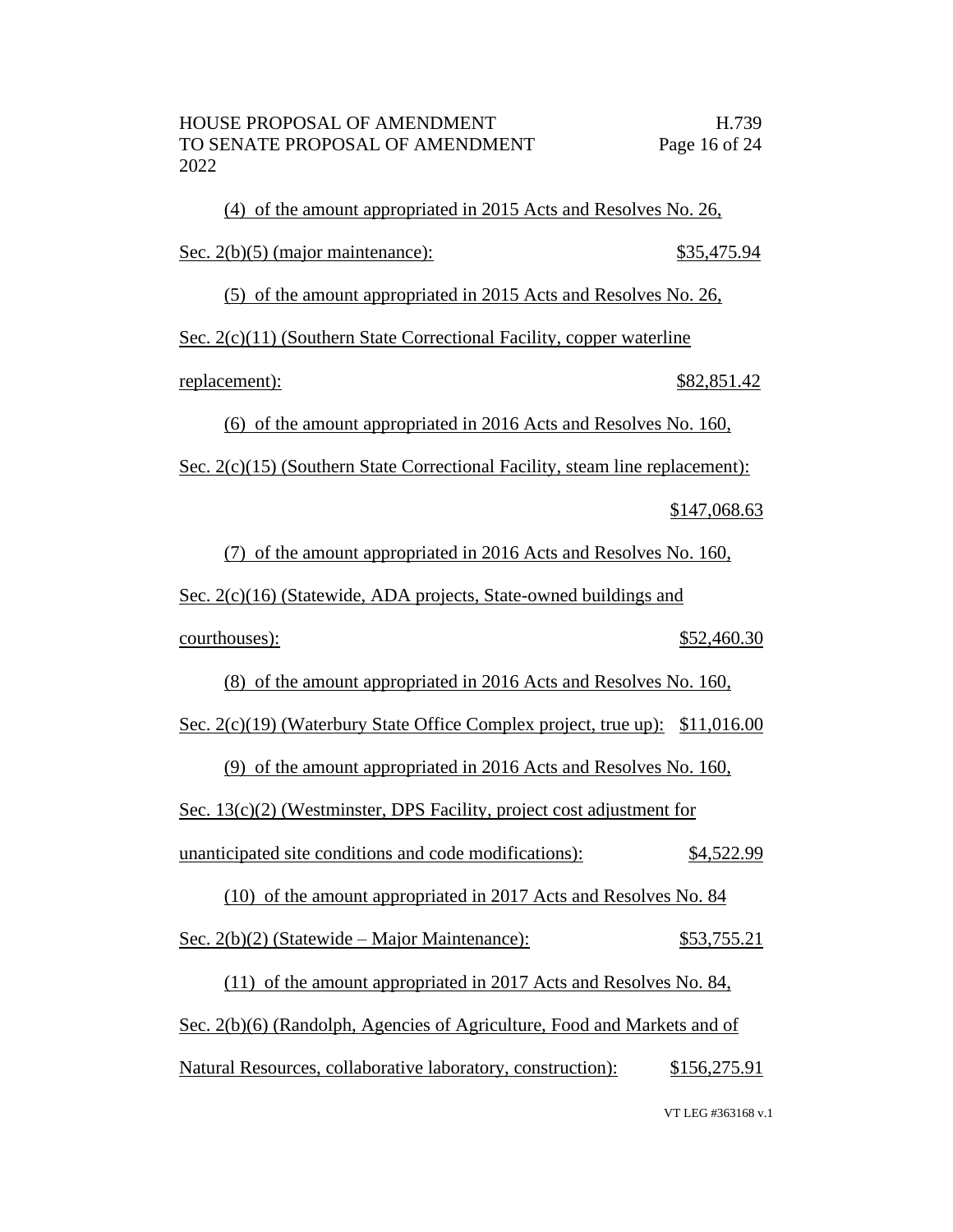(12) of the amount appropriated in 2017 Acts and Resolves No. 84, Sec. 2(b)(7) (Springfield, Southern State Correctional Facility, completion of the steamline replacement):  $$36,382.55$ 

(13) of the amount appropriated in 2017 Acts and Resolves No. 84

Sec. 2(b)(9) (Newport, Northern State Correctional Facility Door Control

replacement: \$72,287.54

(14) of the amount appropriated in 2018 Acts and Resolves No. 190,

Sec. 2(c)(2) (Statewide, major maintenance): \$26,921.21

(15) of the amount appropriated in 2018 Acts and Resolves No. 190,

Sec. 2(c)(18) (Rutland, Marble Valley Regional Correctional Facility):

\$2,850.00

(16) of the amount appropriated in 2018 Acts and Resolves No. 190, Sec. 2(c)(8) (Waterbury State Office Complex, Weeks building renovation and fit-up): \$224,387.21

(17) of the amount appropriated in 2018 Acts and Resolves No. 190,

Sec. 2(c)(17) (Waterbury State Office Complex, Stanley and Wasson, demolition of Stanley Hall, and programming, schematic design, and design development for Wasson Hall):  $$265,247.20$ 

(18) of the amount appropriated in 2018 Acts and Resolves No. 190, Sec. 6(a)(9) (E-911 compliance grants):  $$39,156.48$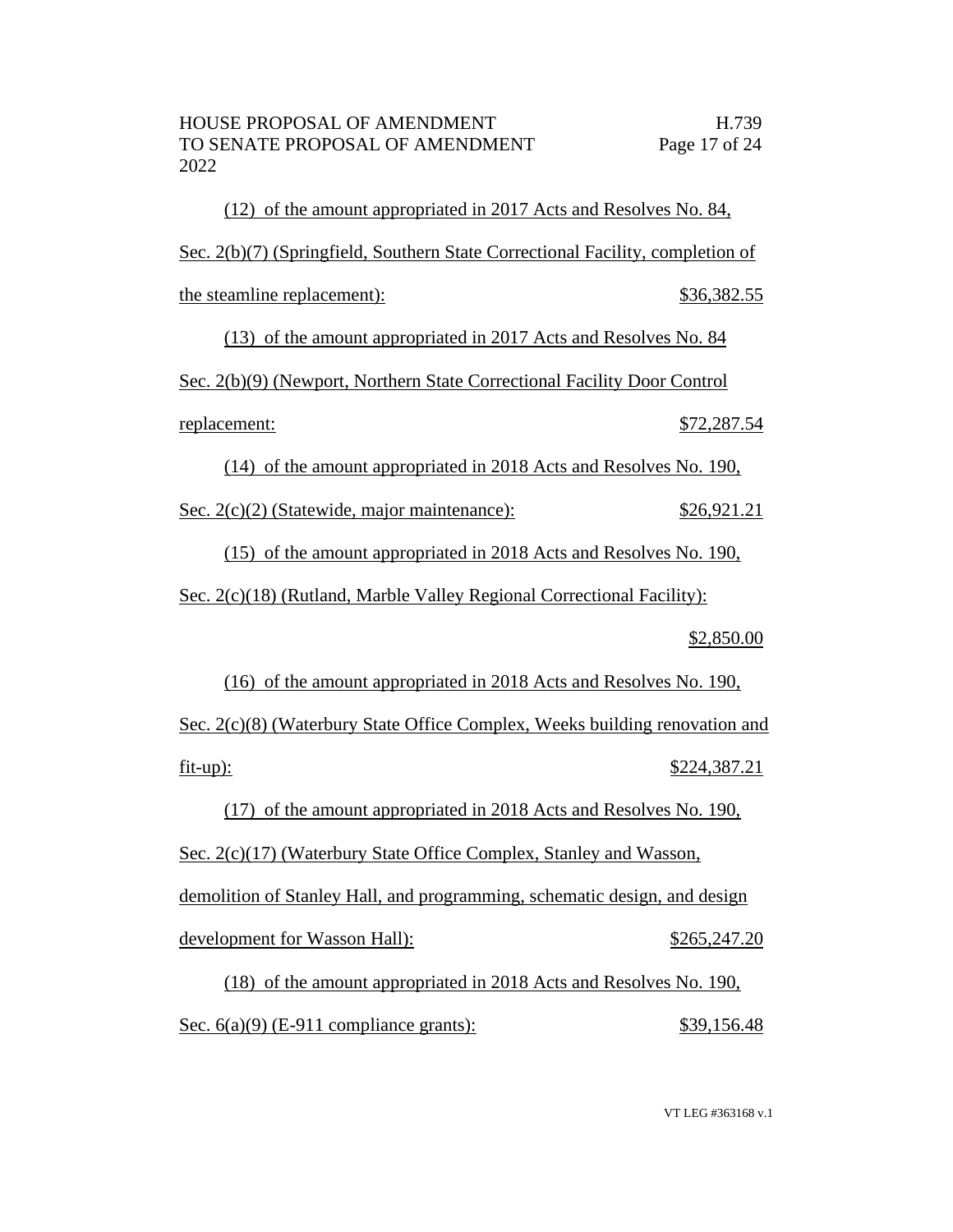| (19) of the amount appropriated in 2018 Acts and Resolves No. 190,              |              |
|---------------------------------------------------------------------------------|--------------|
| Sec. $11(e)(1)(B)$ (phosphorous removal equipment):                             | \$58,890.00  |
| (20) of the amount appropriated in 2018 Acts and Resolves No. 190,              |              |
| Sec. 16(c)(a) (NEK fiber network):                                              | \$209,291.36 |
| (21) of the amount appropriated in 2019 Acts and Resolves No. 42,               |              |
| Sec. 2(b)(6) (120 State Street):                                                | \$800,000.00 |
| (22) of the amount appropriated in 2019 Acts and Resolves No. 42,               |              |
| Sec. 10(b)(2) (rustic cabin construction):                                      | \$775,409.25 |
| (23) of the amount appropriated in 2019 Acts and Resolves No. 42,               |              |
| Sec. $17(a)(1)$ (stand-alone digital public address system):                    | \$147,177.00 |
| (24) of the amount appropriated in 2019 Acts and Resolves No. 42,               |              |
| Sec. 17(b) (stand-alone digital public address system):                         | \$174,888.00 |
| (25) of the amount appropriated in 2019 Acts and Resolves No. 42, Sec.          |              |
| $3(c)(5)$ , as added by 2020 Acts and Resolves No. 139, Sec. 2 (Windsor and St. |              |
| Johnsbury, site preparation, relocation, and rebuild of a greenhouse at the     |              |
| Caledonia County Workcamp from the former Southeast State Correctional          |              |
| Facility):                                                                      | \$162,872.00 |

\* \* \*

Total Reallocations and Transfers – Section 18 \$4,198,694.44 \$7,737,808.64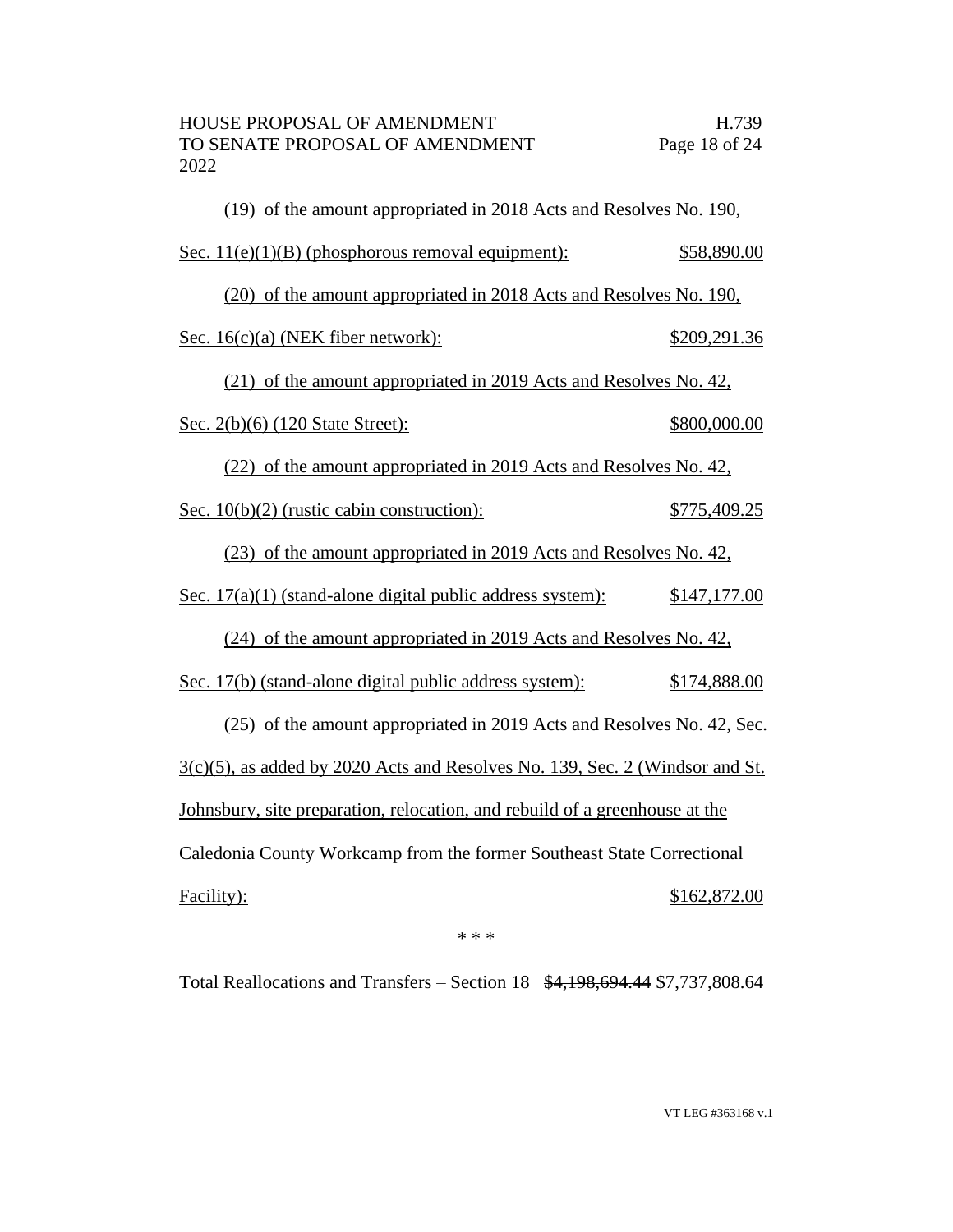Sec. 15. 2021 Acts and Resolves No. 50, Sec. 19 is amended to read:

Sec. 19. GENERAL OBLIGATION BONDS AND APPROPRIATIONS (a) The State Treasurer is authorized to issue general obligation bonds in the amount of \$123,180,000.00 for the purpose of funding the appropriations of this act. The State Treasurer, with the approval of the Governor, shall determine the appropriate form and maturity of the bonds authorized by this section consistent with the underlying nature of the appropriation to be funded. The State Treasurer shall allocate the estimated cost of bond issuance or issuances to the entities to which funds are appropriated pursuant to this section and for which bonding is required as the source of funds, pursuant to 32 V.S.A. § 954.

(b) The State Treasurer is authorized to issue additional general obligation bonds in the amount of \$12,840,163.00 that were previously appropriated but unissued under 2021 Acts and Resolves No. 50 for the purpose of funding the appropriations in this act.

Total Revenues – Section 19 \$123,180,000.00 \$136,020,163.00 Sec. 16. 2013 Acts and Resolves No. 1, Sec.  $100(c)$ , as amended by 2014 Acts and Resolves No. 179, Sec. E.113.1, 2015 Acts and Resolves No. 58, Sec. E.113.1, 2017 Acts and Resolves No. 84, Sec. 29, 2018 Acts and Resolves No. 190, Sec. 18, 2019 Acts and Resolves No. 42, Sec. 25, 2020 Acts and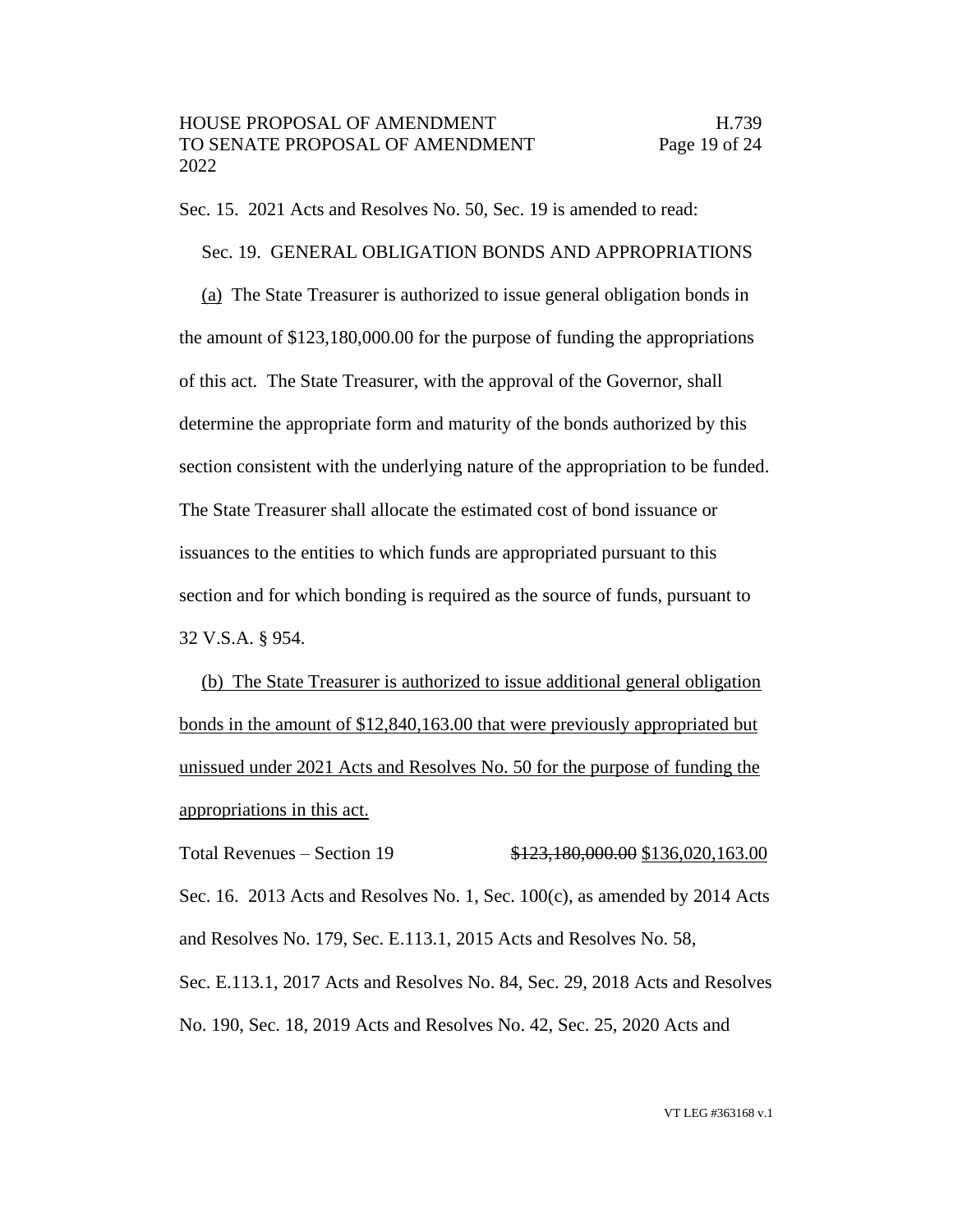Resolves No. 139, Sec. 19, and 2021 Acts and Resolves No. 50, Sec. 24, is further amended to read:

(c) Sec. 97 (general obligation debt financing) shall take effect on  $\frac{1 \text{H}_y}{1}$ ,

2023 June 30, 2022.

Sec. 17. 2021 Acts and Resolves No. 50, Sec. 21a is amended to read:

Sec. 21a. 13 BALDWIN STREET; SALE OF PROPERTY PROPERTIES

(a) The Commissioner of Buildings and General Services is authorized to sell the property located at 13 Baldwin Street in Montpelier, Vermont, pursuant to the requirements of 29 V.S.A. § 166. The To the extent that there are sufficient proceeds from the sale shall be appropriated to future capital construction projects, the Department of Buildings and General Services is authorized to use up to \$300,000.00 in FY 2023 for the project described in Sec.  $2(c)(1)$  of this act.

(b) The Commissioner of Buildings and General Services is authorized to sell the property located at 14–16 Baldwin Street in Montpelier, Vermont, pursuant to the requirements of 29 V.S.A. § 166. The proceeds of the sale of 14–16 Baldwin Street shall be appropriated to future capital construction projects.

(c) The Commissioner of Buildings and General Services is authorized to sell the property located at 9 Baldwin Street in Montpelier, Vermont, contingent upon the completed relocation of the Office of Legislative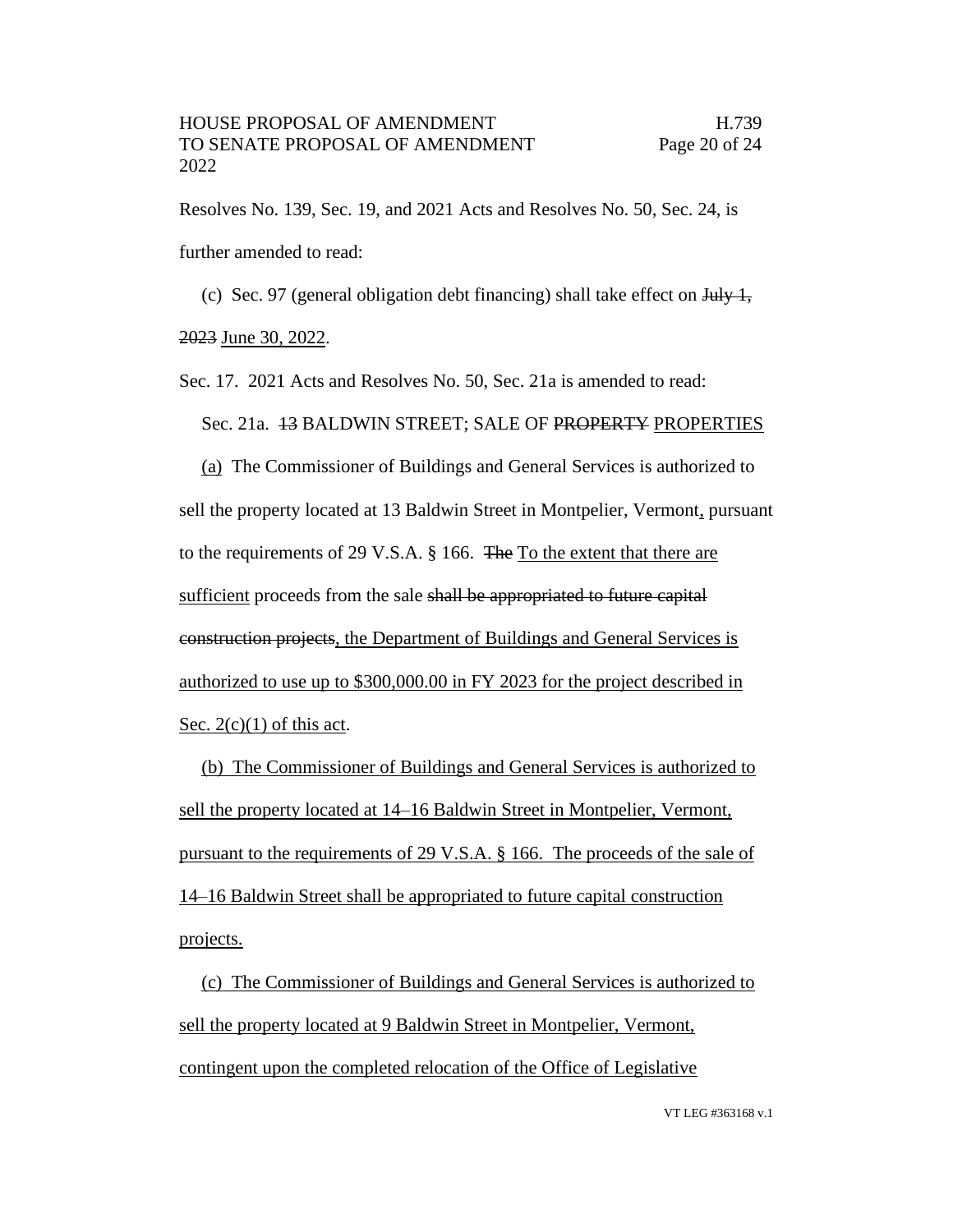Information Technology to 133 State Street. The proceeds from the sale shall be appropriated to future capital construction projects.

Sec. 18. 2021 Acts and Resolves No. 50, Sec. 25b is added to read:

## Sec. 25b. REDUCING CARBON INTENSITY; STATE BUILDINGS;

# STATE ENERGY MANAGEMENT PROGRAM; INTENT

(a) It is the intent of the General Assembly that the Department of

Buildings and General Services implement strategies as soon as practicable to reduce carbon intensity in buildings under the jurisdiction of the Department. These strategies may include the use of:

(1) non-fossil-fuel alternatives when installing or replacing any space conditioning or water heating systems; and

(2) carbon-storing and least-embodied-carbon materials, as evidenced by appropriate documentation from contractors and suppliers, when constructing, renovating, or substantially repairing a building or facility.

(b) It is also the intent of the General Assembly that the Department of Forests, Parks and Recreations and the Agency of Transportation use the technical assistance of the State Energy Management Program, created in 29 V.S.A. § 168, for eligible projects.

Sec. 19. 2021 Acts and Resolves No. 50, Sec. 30a is added to read:

Sec. 30a. NURSING SCHOOL PROGRAMS; SIMULATION

LABORATORIES; REPORT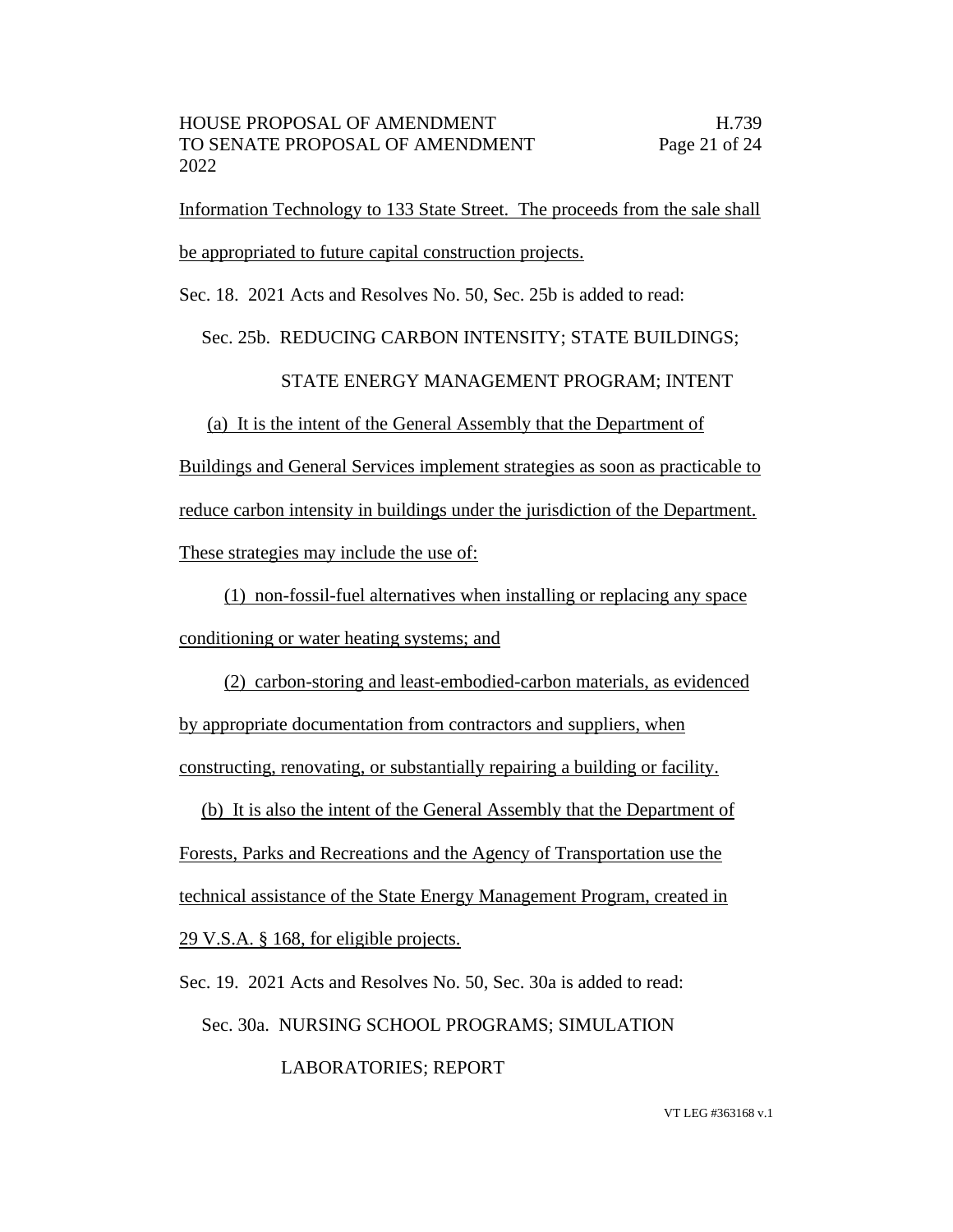On or before January 15, 2023, the Vermont State Colleges, Norwich University, and the University of Vermont shall each submit a report to the House Committees on Commerce and Economic Development and on Health Care and to the Senate Committees on Economic Development, Housing and General Affairs and on Health and Welfare detailing the infrastructure and programming needs, estimated costs, and timeline to renovate or construct nursing simulation laboratories in order to expand student enrollment at nursing programs in the State.

Sec. 20. 2020 Acts and Resolves No. 154, E.126.3, as amended by 2021 Acts and Resolves No. 50, Sec. 31, is further amended to read:

Sec. E.126.3 GENERAL ASSEMBLY; STATE BUILDINGS; USE OF

SPACE; AUTHORITY OF SERGEANT AT ARMS

(a) Notwithstanding the provisions of 29 V.S.A. § 165 and any other provision of law to the contrary, in order to perform its constitutional duties, the Legislative Branch shall have exclusive use of alternative locations during the 2021–22 legislative biennium, including the following:

- (1) 133 State Street:
	- (A) Basement: rooms 012, 016, and 021.
	- (B) First Floor: rooms 121 and 126.
	- (C) Fourth Floor: board room.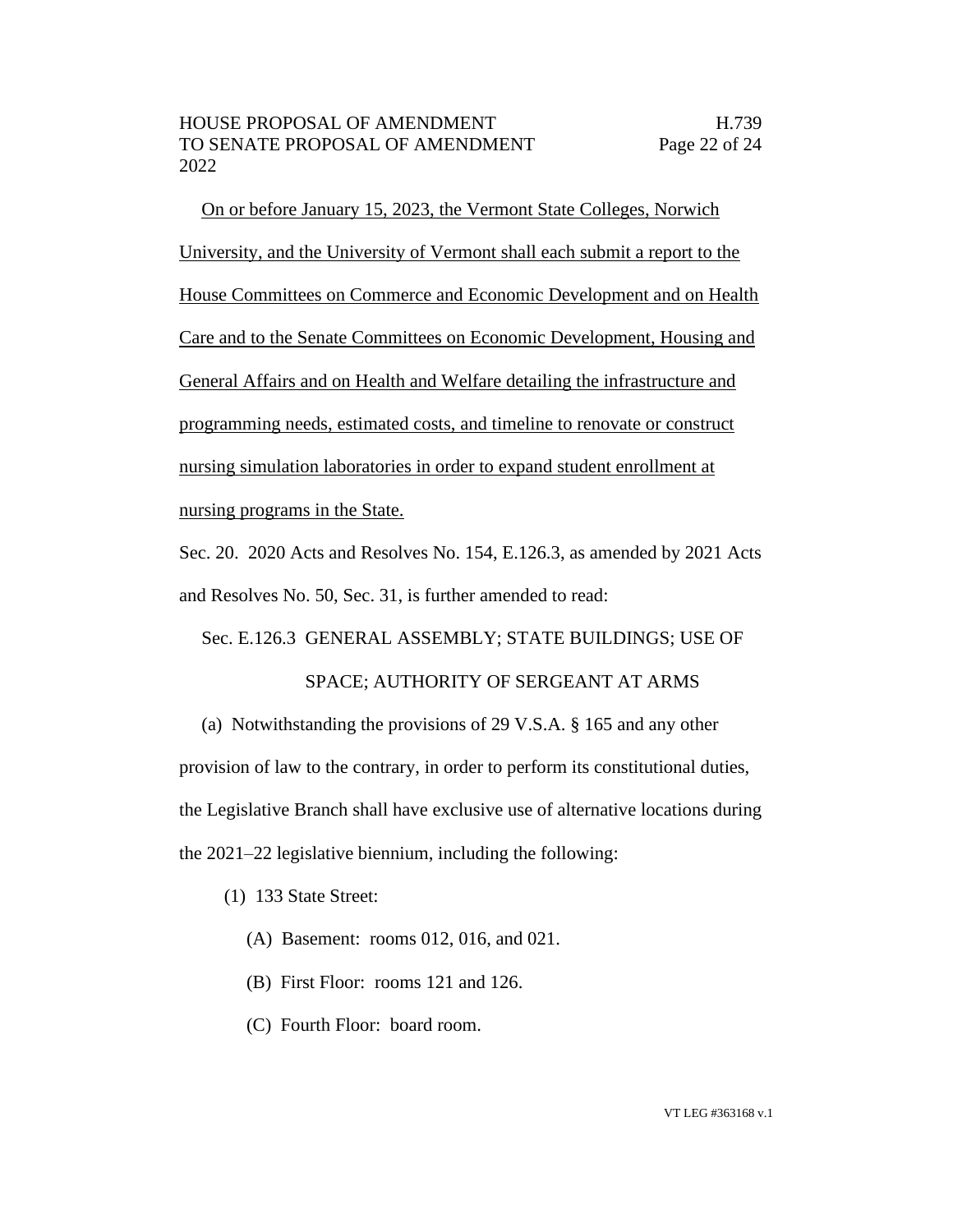- (2) 109 State Street:
	- (A) Basement: rooms B07 and B015 and surrounding space;.
	- (B) Second floor: rooms 264, 267, 268, and 270.
	- (C) Fourth floor: conference room.
- (3) 111 State Street: library stacks room on the second floor.
- (b) Notwithstanding the provisions of 29 V.S.A. § 165 and any other

provision of law to the contrary, in order to perform its constitutional duties,

beginning July 1, 2021, the Legislative Branch shall have the exclusive use of the following space:

- (1) 2 Aiken Street: entire building.
- (2) 4 Aiken Street: entire building.
- (3) 133 State Street:
	- (A) Basement: rooms 015 and 022.
	- (B) First Floor: rooms 122 and 125.
- (c) Beginning on January 1, 2023 and ending on June 30, 2023,

notwithstanding the provisions of 29 V.S.A. § 165 and any other provision of law to the contrary, in order to perform its constitutional duties, the Legislative Branch shall have exclusive use of rooms 264, 267, 268, and 270 on the second floor of 109 State Street.